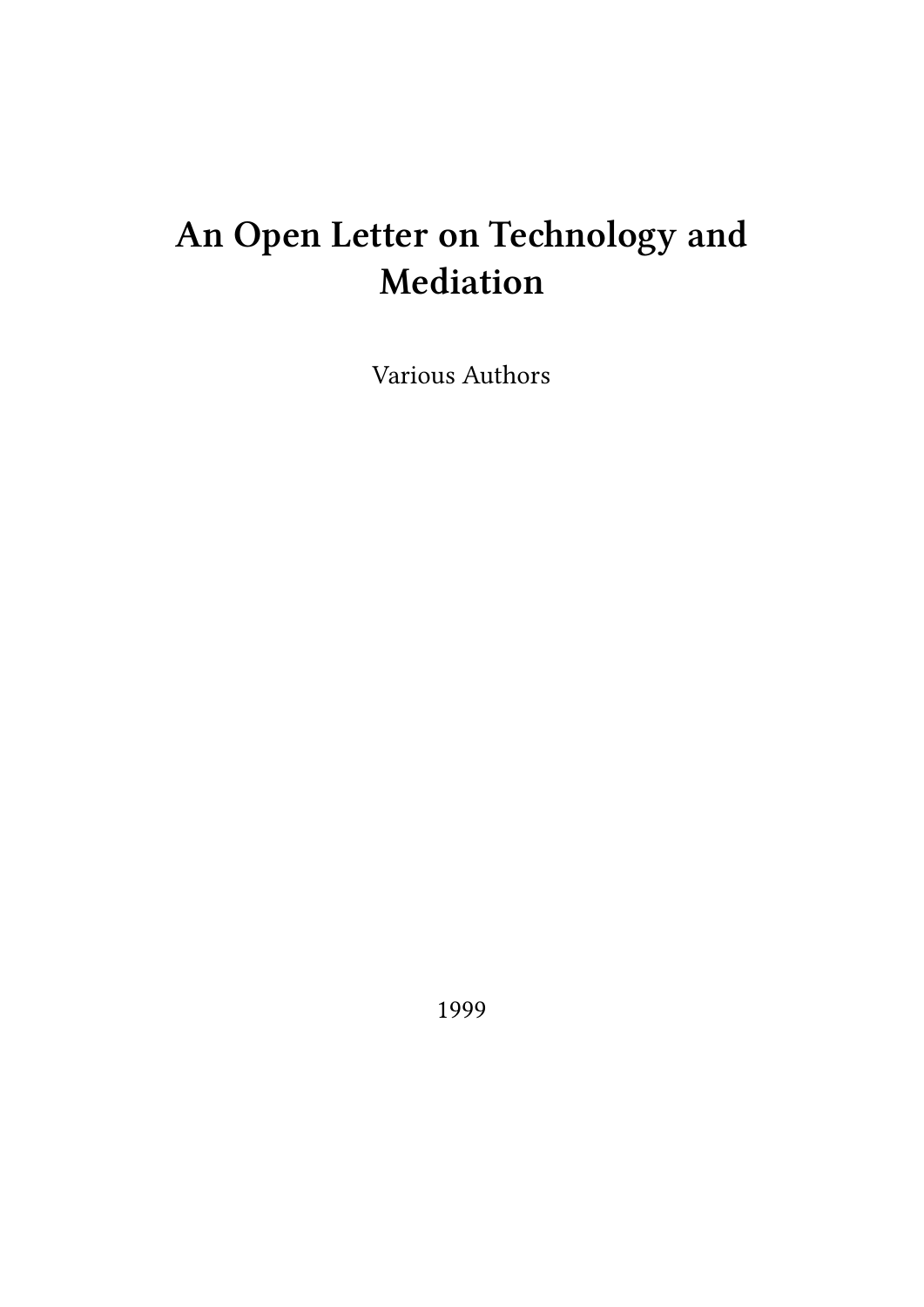## **Contents**

| Response $-J.S. \ldots \ldots \ldots \ldots \ldots \ldots \ldots \ldots \ldots \ldots \ldots \ldots 15$ |  |
|---------------------------------------------------------------------------------------------------------|--|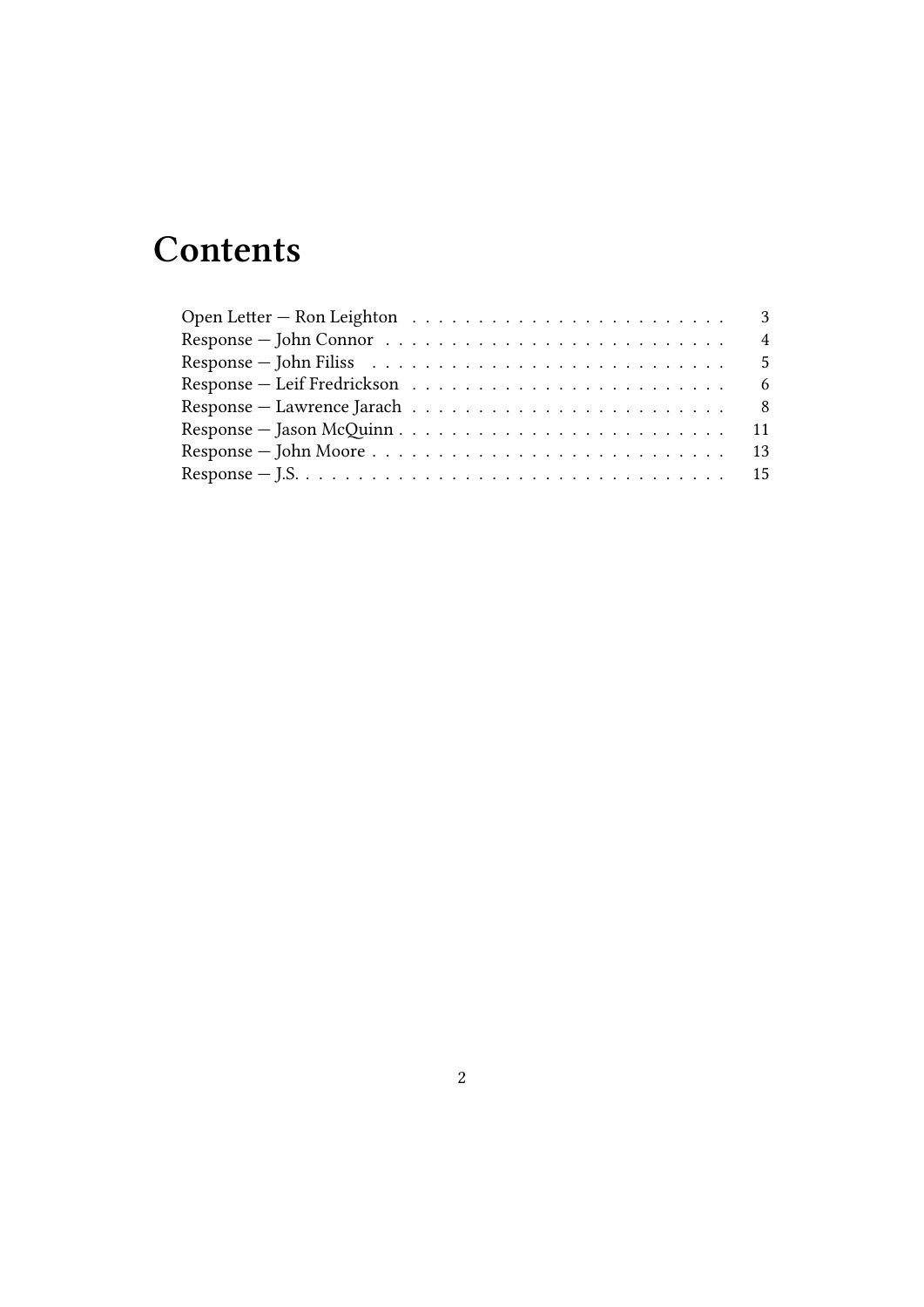In March of 1999, I received an open letter from zine publisher Ron Leighton regarding the common question of whether propagating views which question technology through technological means  $-$  radio, television, the Internet  $-$  involved some type of contradiction. I liked the way he phrased the question, and I especially liked the idea of an open letter to get a variety of views on the topic.

\* \* \*

<span id="page-2-0"></span>**Open Letter — Ron Leighton**

A number of anti-tech writers have expressed the idea, variously stated, that supporting or using government in any way towards anarchist/anti-authoritarian ends is contradictory and invariably indicative of authoritarian/non-anarchist impulses and attitudes, despite any insistent claims to the contrary. Around the time of the publication in mainstream papers of the Unabomber's views, John Zerzan went on radio to have a dialogue with callers about anarchism/anti-techism. He has said on at least two occasions that he was willing to go on radio (a form of technology) but drew the line at television (another form of technology). Why? The decision seems entirely arbitrary. However, even if it wasn't an arbitrary drawing of the line, does not going on the radio belie Zerzan's anti-tech declarations? Maybe he's more conservative than he lets on? Or would that be a unfair take on the matter? John Filiss on the other hand uses a (rather interesting as well as aestheticallypleasing) website to promote anti-tech views. Now, my point isn't that Zerzan or Filiss or anyone else should refrain from propagating anti-tech views, nor that I necessarily disagree with such views, but only that it seems like a belying contradiction that they would in any way use technology to propagate anti-tech views. After all, they both, along with many others, bristle at the very notion of anarchists using, say, the state to accomplish their goals in any way or to any degree. And if anarchists/anti-authoritarians happen to suggest using the government or some degree or form of government towards their goals, they are dismissed as liberals or leftists, or, if the name-caller is feeling charitable, anarcho-liberals/leftists. Meanwhile, the reality of anti-techies using technology is rationalized away ("I drew the line at television", or, on owning a television, "I have to be narcotized too" — Zerzan both times). Or left unaddressed. Why the double-standard?

This, to me, is a serious question, and I don't ask it just to annoy, nit-pick or to take cheapshots.

Ron Leighton P.O. Box 25572 Santa Ana CA 92799–5572 soulinvictus@yahoo.com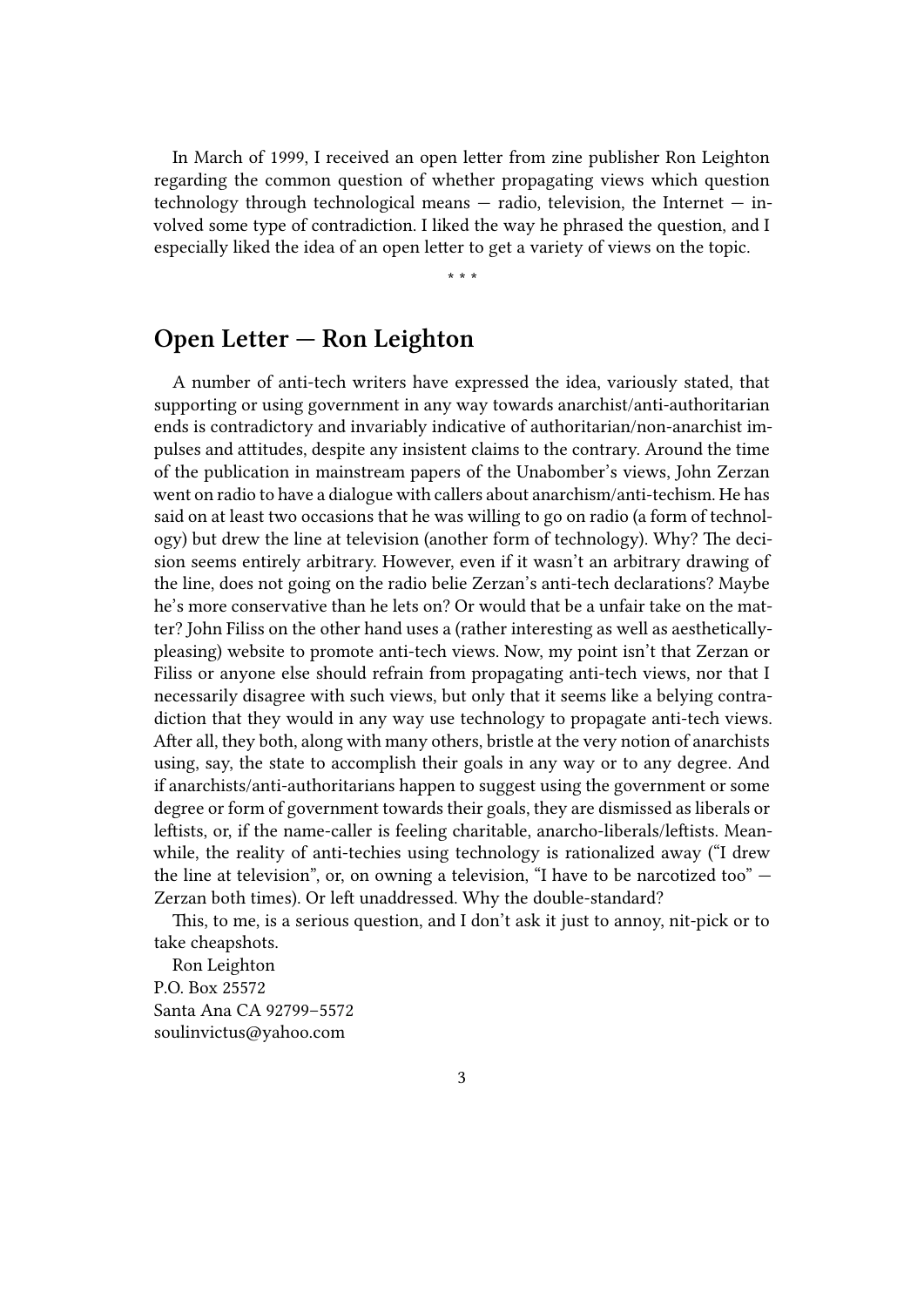#### <span id="page-3-0"></span>**Response — John Connor**

#### **A Reply To Ron Leighton**

Technology's a form of social organisation based on the division of labour, not its artefacts *per se*. Granting this, the State is a form of technology, a specialisation in administration, coercion, &c.. By definition, all anarchists therefore oppose technology, at least in this form. I can't think of any that oppose technology but not the State  $-$  given the terms of this debate, it just doesn't work that way round. Those that don't oppose the State aren't anarchists at all, of course, though I'll concede some opposed to the State who aren't anarchists either.

You deny saying that "Zerzan or Filiss or anyone else should refrain from propagating antitech views". However, by implying they should only do so using means unmediated by technology, this is effectively what you do say inasmuch as technology is all-pervasive, the substance of complex society. Extending this "means and ends" argument, you're also condemning them to death as all means of survival in this society are also mediated by technology. It is for precisely this reason that a critique of technology is so vitally needed, because it is so basic to our oppression, the impossibility of leading truly authentic, self-determining lives. Anarchoprimitivists have gone a lot further in elucidating this sort of critique than anarchoorthodoxy, even though it's implicit in all anarchism. It's disappointing that the orthodox try to preserve their partial critique by asking the impossible of antitech critics, demanding they *personally* live free of technology when technological society exercises control over them by denying them the means to do so. Most anti-tech critics appreciate the diversionary nature of 'lifestylism' and so argue for a social revolution, much as orthodox anti-capitalists do rather than expecting its individual adherents to somehow eke out an existence boycotting money and all forms of commodity relationships. Making social revolution inevitably means being *in society,* making a concerted attempt to articulate society's discontents to itself, something not likely achievable by retreating to a hermit life in the middle of the wilderness (satisfying though that might be for the individual concerned  $-$  a retirement option, perhaps). I appreciate this is a dangerous course, constantly leaving the way open to recuperation through compromise and reformism, but note this is less likely the more comprehensive the critique of society the revolutionary has.

I'm sure the Johns can argue for themselves why the use the Internet or radio instead of TV, &c. Specifics aside, I agree these distinctions are largely arbitrary, though they do help to focus attention on the perniciousness of particular technological artefacts and our resistance to dependence on technology as a whole, perhaps in the same way that food taboos help focus the attention of the religious on their faith. It is a question of where to draw the line *practically* until technol-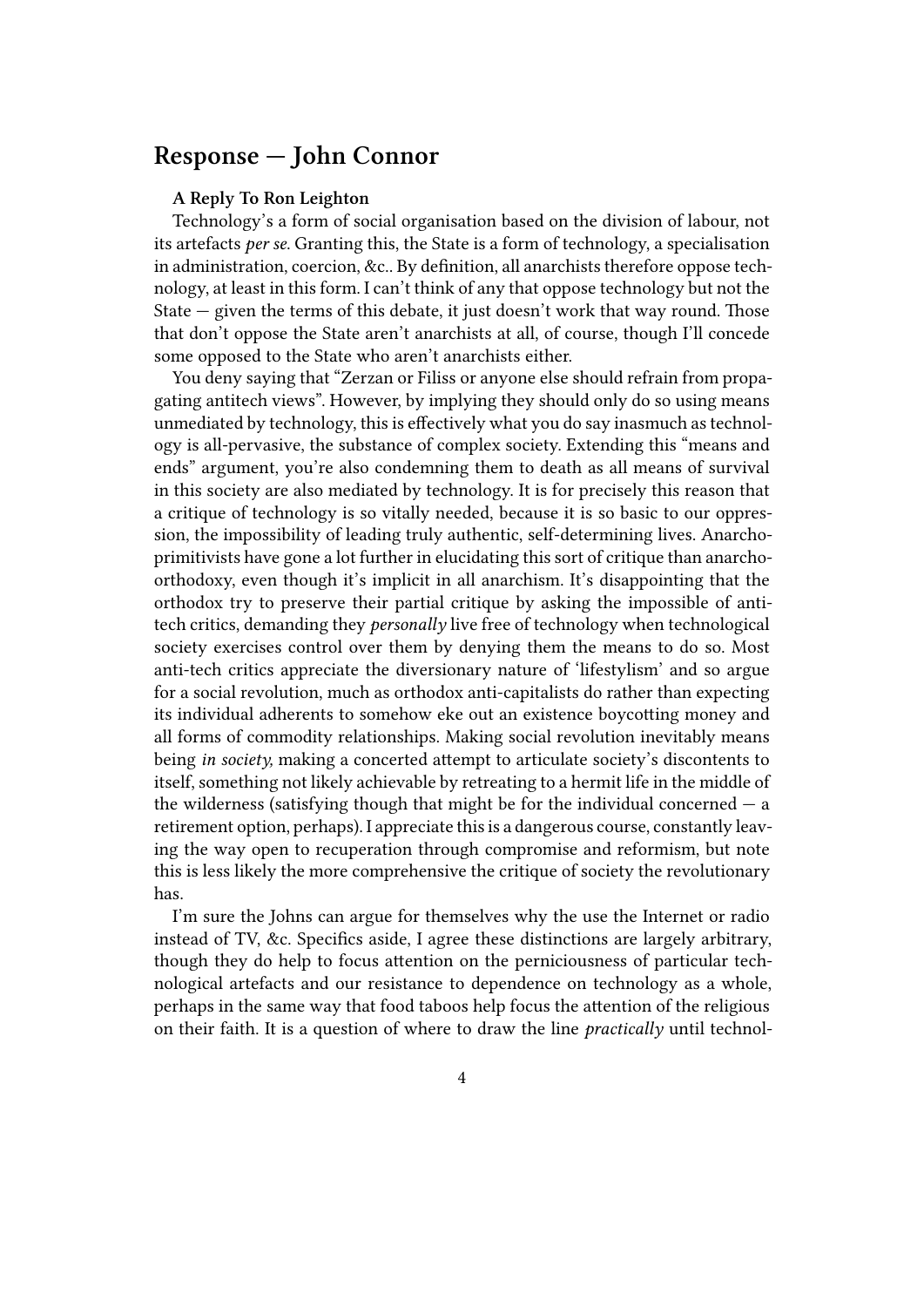ogy can be done away with entirely by revolutionary means. I don't think this is particularity hard and fast, more a matter of doing  $-$  and thinking  $-$  what you can. Through a process of small refusals and developing critique, the possibilities of further refusals, deepened critique and ultimately revolution *may* be increased — I'm talking *praxis* here, though restate my reservations about 'lifestylism'. I'm willing to accept that an anarchist may be so feeble, spineless or compromised that *practically* they can't even refuse participation in the State as well as the broader oppressive architecture of technology, but it's understandable this halfheartedness earns them the derision of their fellows. After all, they all manage the little that the object of their derision finds impossible. Granting their inability to accept or act on more revolutionary critiques than their own, I can't really see why  $-$  beyond, perhaps, the matter of good manners — you object to such individuals being called "anarcho-liberals/leftists" and why you should argue so keenly for them and not the revolutionaries.

## <span id="page-4-0"></span>**Response — John Filiss**

Dear Ron,

This is a great question, and you bring it up in an intelligent and friendly way. I think I can sum up my position briefly, though I feel the issues you raise deserve much more than this.

My approach to ideas is not one of self-abnegation; that is, I am not interested in following up on theories as a way to imprison myself in some new moralism that will in any way limit what I want and what I want to achieve. I think everybody's approach to ideas should be in regards to what we can derive from them, not how we can serve them.

It doesn't bother me in the least to use technology to propagate views which question technology. My perspective is that I'm trying to open up a dialogue regarding a way of life which might, hopefully, be more fulfilling than what we have now. I don't in any way want to lay a trip on anyone regarding how they should or should not interact with technology. I *would* like to be able to provide answers on how to make the lives of all human beings better. Answers are the thing which, sadly, we are quite deficient in, a plight we share with the whole of our culture. Much of what we (primitivists, neo-Luddites, etc.) have done so far is point to societies outside of our civilization and presented evidence that their lives might be more satisfying, in many respects, than life in our own society. To a perhaps lesser extent we have tried to draw inferences from our own experiences with nature and technology, and tried to show the connection between so much of what is undesirable in our society and varying degrees of technology. Some pretty significant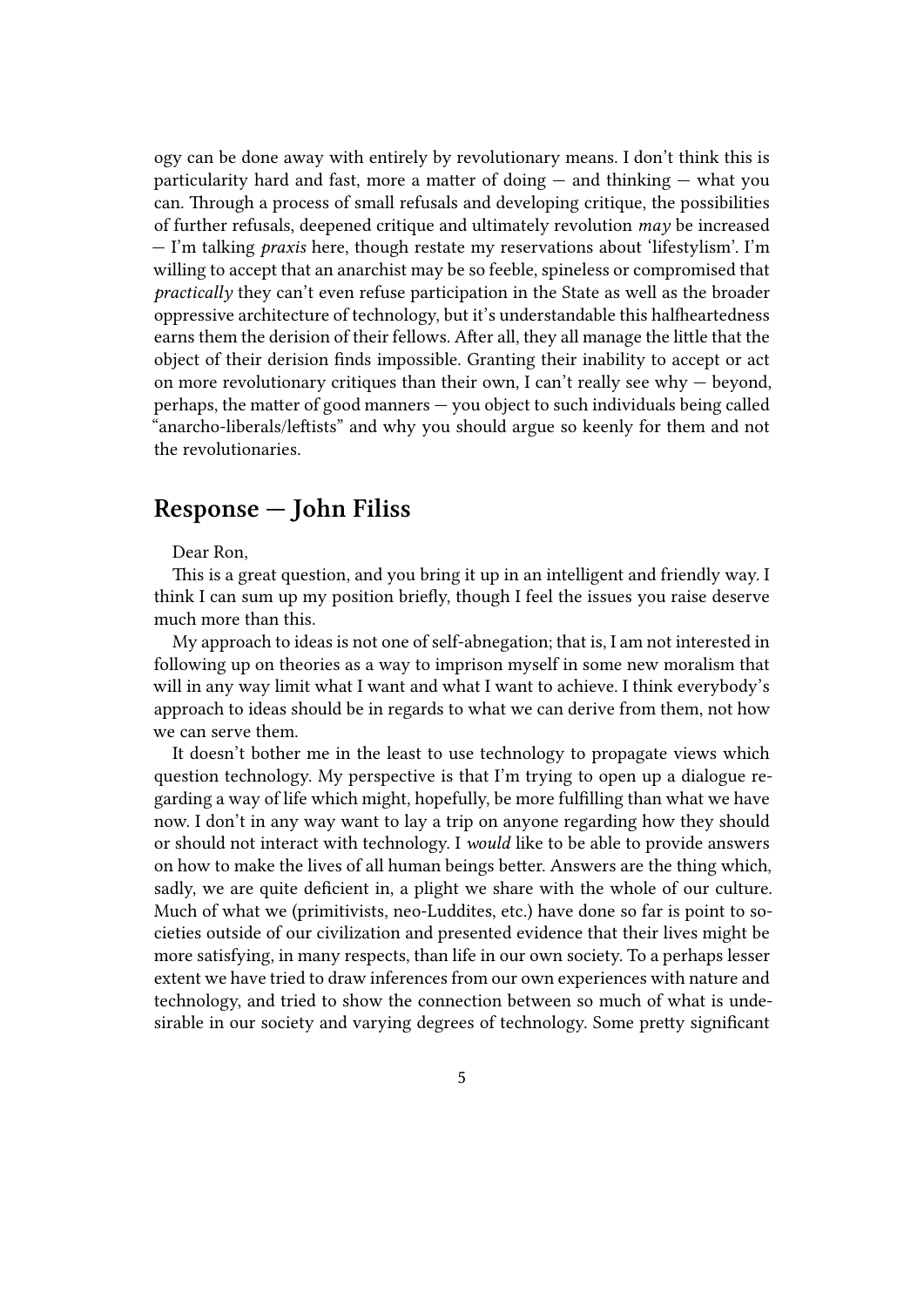theoretical backdrops have been developed (not always agreeing with one another) to further deepen our understanding of some of the issues. We all probably have our own opinions regarding this debate, but I think it should be noted that the real, ultimate value of our ideas will be in leading us to a better way of life. Not what we think is a better way of life, or what we want to think is a better way of life, but what people everywhere can embrace as an existence which is happier, freer and simply more fulfilling.

I think it is really, really important to think in terms of solutions. We see an existence, whether it be among the San or memories of childhood in the woods and rivers, in meadows and on the beach, that seems to offer so much more than what we have now. Now it is up to us to prove it and make it accessible both to ourselves and humanity.

Sincerely, John Filiss P.S. Thanks for the compliment on the site!

#### <span id="page-5-0"></span>**Response — Leif Fredrickson**

Dear Ron,

It is important to be quite clear about what goals we are talking about. Anarchists have goals ranging from the singular to the totalistic, and the spectrum is not always clear cut. But there are a few distinctions to be made that your question does not seem to distinguish between, for example: the use of the state/technology in one's personal life, in the promotion of one's views, and in the broader goal of actually changing society. Obviously, these are interconnected and there is a large amount of gray area. Changing one's personal life, "everyday life", is ultimately the motivation for changing society, and changing society is ultimately the goal of propaganda. And one's personal life and attempts at changing society can serve as propaganda themselves — propaganda of the deed. With this in mind, I'll turn to some specific examples.

You bring up a few examples of primitivists using technology: John Filiss using the internet and John Zerzan using talking on radio and watching television. These you place in comparison to unspecified, or hypothetical, uses of the state by anarchists who are subsequentally dubbed leftists or liberals. But the comparison is imperfect. Filiss and Zerzan use technology to spread propaganda about primitivism. A comparative use of the state would be using the postal system. No one, to my knowledge, has been called a leftist for their using the state in this way or in any other way to spread information. (Incidentally, Zerzan's decision to use radio and not TV is not arbitrary: see *Anarchy* #43, "Zerzan and the Media".)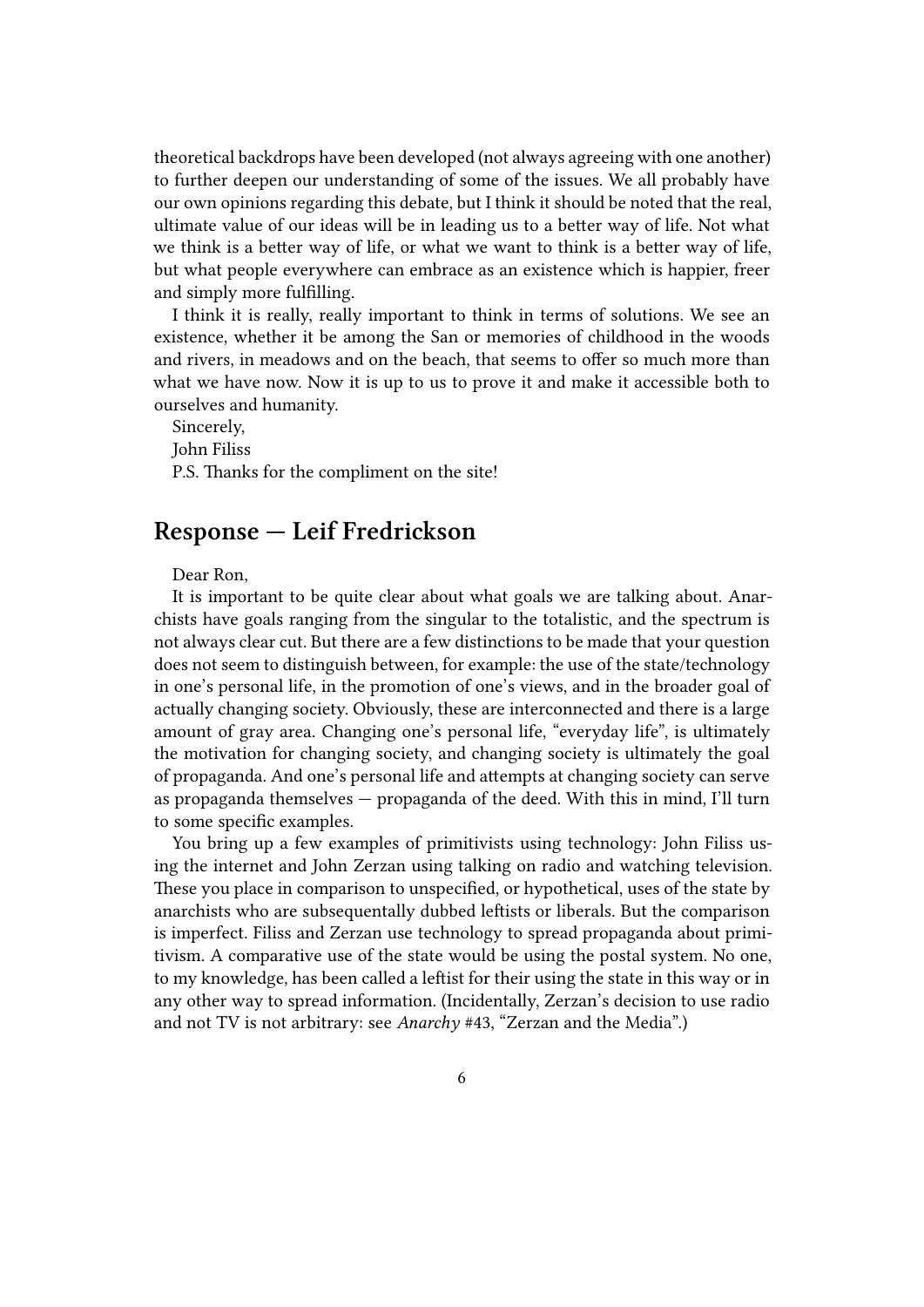In the everyday sense, there is no getting around mediating ones actions through the state or technology. That, indeed, is the problem. On the other hand, there are opportunities to avoid using the state or technology. When these opportunities are ignored, I don't think it is unreasonable to question the motive. John Zerzan has to eat technologically produced food, but he doesn't have to watch TV. Bob Black has to obey the legal system, but he doesn't have to use it against his enemies. Does this make them hypocrites? I don't think Black's use of the state is evidence that he is *de facto* in favor of the state. Just as one can use the post or public library without implicitly condoning the state, one can manipulate the legal system to their own ends. Personally I would find it suspect to use the state against another anarchist, but that was certainly not the case with Jim Hogshire. Zerzan watches TV, and I am sure he is not alone among primitivists that use technology for their leisure. Like you, I find this slightly puzzling. I myself am not a primitivist, but I do not own a television and watch very little TV. (I find it palliative when I'm severely hungover is that what Zerzan means by being narcotized?) I do not, however, discount Zerzan or his writing because of this. Again, I cannot think of an example where an anarchist has been called a liberal or leftist for using the state in their personal life. Bob Black, of course, was denounced as a statist *by* many anarcho-leftists.

Finally, there is the question of using technology and the state to actually change society. This is in contrast to using it for personal purposes or for the dissemination of ideas about the possibility or desirability of changing society. Again, one needs to be specific about what we are talking about. In my opinion, I cannot imagine how the state can be used to accomplish the goal of anarchy. This does not at all mean that I am indifferent to state policy. I am, for example, generally in favor of laws protecting the environment and against those for gun control. But the passage or prohibition of these laws doesn't brings us closer to anarchy one way or another. When you say "goals" I presume that one of the things you are talking about is anarchy, so I guess I would like to know in what way you think using the state can accomplish this goal. I think many anarchists eschew using the state not because they are totally indifferent to what it does, but because as a practical matter they see it as a waste of time vis a vis their broader goal. I for one am not absolutely opposed to pressuring the state on certain issues. But the success of this pressuring does not get us any closer to anarchy. It may make conditions more conducive to the type of social change that *would* be a move towards anarchy (or it may be more personal), but in and of itself it is not a move towards anarchy. I think that the source of some the leftist/liberal name calling is when people misunderstand this, be it explicitly or implicitly as evidenced by their actions, i.e., single issue activism. (And, of course, name calling is always abused). Part of the problem in comparing primitivists here is that technology has several definitions, and it isn't always used consistently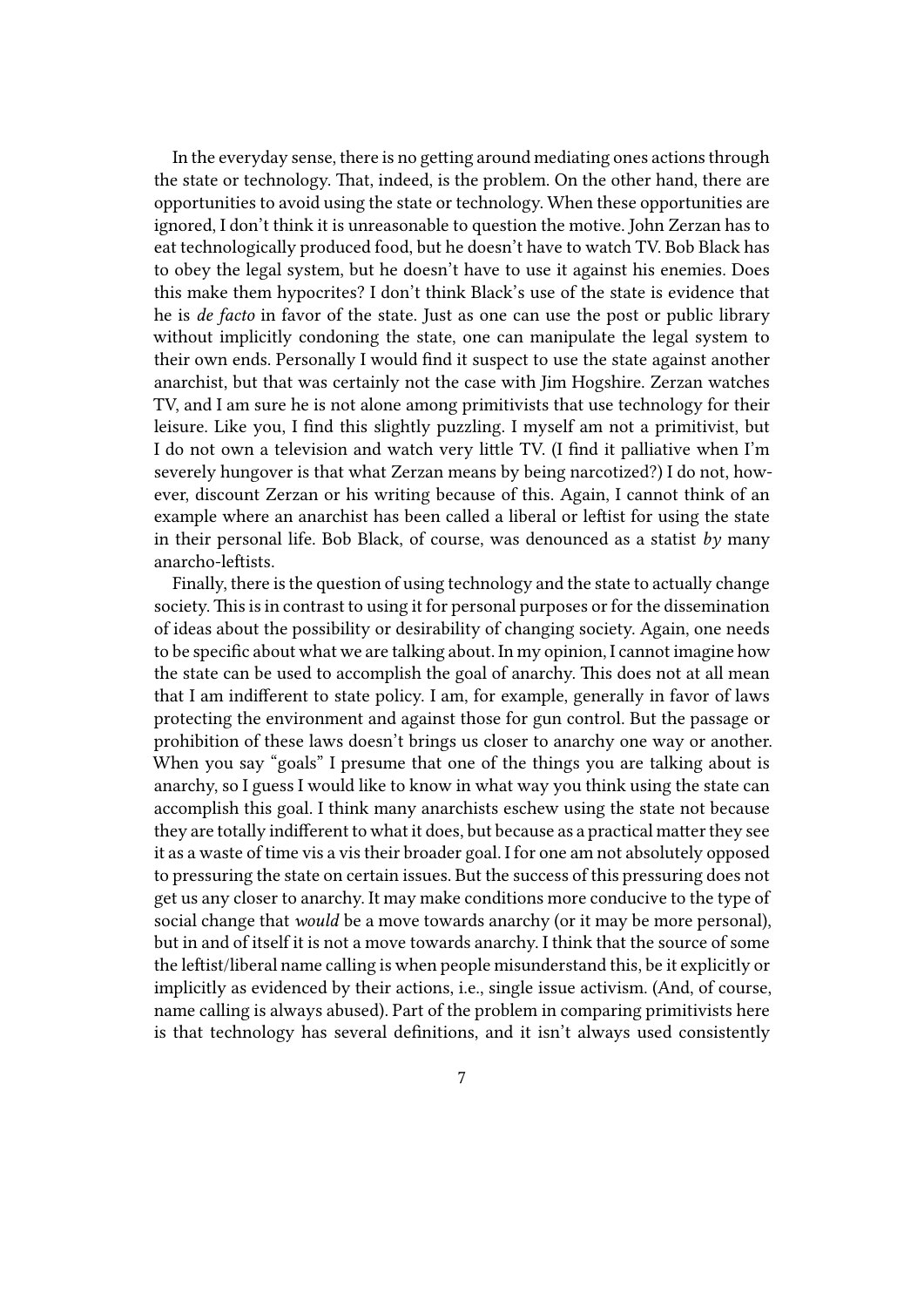by primitivists themselves. If you could provide some specifics here that would be helpful. If, for example, primitivists critique some leftists because the mechanism of social change that they advocate, e.g. a revolutionary vanguard, reproduces within the revolutionary movement what it seeks to abolish, then this critique is perfectly valid for any primitivist revolutionary movement that employs technology. (I use revolutionary movement in a broad sense simply to mean a "milieu" or "tendency" of like-minded individuals who seek revolution). One can argue that there is a level at which employing a certain method is harmless enough as to not be counterproductive. Which is fine, but of course it begs the question.

Leif Fredrickson

#### <span id="page-7-0"></span>**Response — Lawrence Jarach**

Ron,

There is no such thing as "anti-techism" and there is no such discourse called "anti-tech." This is a made-up term that is used to dismiss anyone who has a critique of technological society.The reasons that there's not such thing as being "anti-tech" is that people have a difficult time agreeing on what "tech" is. Does being "antitech" mean that the anti-techist will never use a plastic toothbrush? Must s/he rely on a chewing stick for dental hygiene? But getting and preparing the stick requires "technology," so I guess the chewing stick is out, just like the plastic toothbrush. This is transparently absurd. I have a critique of automobiles, which includes a critique of the petrochemical industry as well as that needed for the construction and maintenance of roads/highways. I dislike the impact these technologies have on the natural world in terms of toxic waste, air pollution, and all the other things that are involved in maintaining the infrastructure of automobile technology. Does this mean that I am no longer allowed to drive a car or ride in a bus? Must I only use bicycles? Bicycles require the same roads that cars do, and the same metal and rubber that are used in the manufacture of automobiles, so bikes are out too. What about riding horses? Must I rely only on my feet for transportation? Can you see how stupid this argument can get? And what does any of this have to do with anarchist theory and practice? There's nothing inherently anarchist in being "anti-tech": you don't have to be one to be the other.

Pointing out the contradictions inherent in the life of a person who has a discourse critical of technology is facile; we live in a technological — and technologically advanced — society, and every time we use the phone or flush the toilet we are using "technology," thereby reinforcing the need for that technology. Most "antitech" people know this already. This statement is faulty: "…it seems like a belying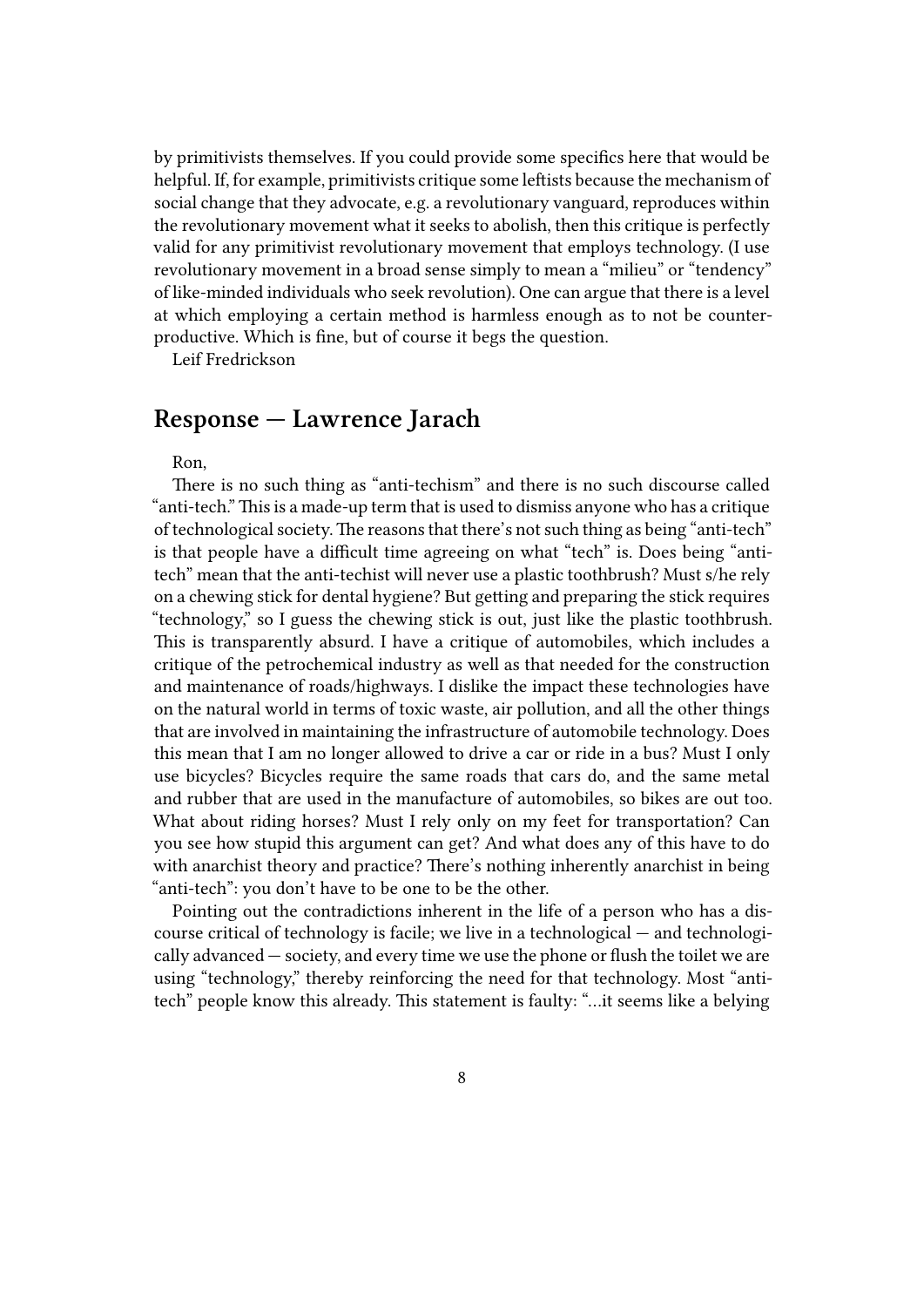contradiction that they would in any way use technology to propagate anti-tech views — that is by their logic." This is *your* logic at work, not theirs.

I have had a regular correspondence with Zerzan for a number of years, and when the media started getting interested in him in relation to the "Unabomber" spectacle, he and I shared many thoughts on the use of the media to get an anarchist/anti-civilization message across. He had invitations for interviews in papers, TV, and radio. Since any medium whose owners are anti-anarchist will try to portray us in the most unfavorable light possible, my suggestion was that radio talkshows would probably be the best choice because of them being live  $-$  that way the editor/owner can't as easily distort your position and make you look like an idiot. The only way they can make you stop talking is to cut you off, proving that they are not the bastions of free speech that they pretend to be. I think this actually happened to John once. Radio also provides the possibility of dialog, which is impossible on TV. When Free Radio Berkeley existed, I hosted two shows. Much of the time there were no callers to the station who wanted their comments or questions discussed, but occasionally there was the chance to have a real exchange of ideas on the air. This was one of the best parts for me. Your insistence on TV and radio being equivalent technologies, the distinction between them being "entirely arbitrary," is simplistic and ignores their distinct environmental and physiological impacts.

A distinction between tools and technology needs to be recognized in any discourse about "technology." Much of the time technophiles (those who see technology as inherently progressive or neutral) deliberately confuse the distinction between tools and technology in order to undermine the impact of the critique of technology. Very few (if any) of the "anti-tech" crowd advocate a return to the Stone Age, yet technophiles — from Bookchin to LaRouche — constantly portray "primitivists" as wanting exactly that.

A few working definitions:

A *tool* is any object that can be utilized for a specific function.

*Technology* is the ideological framework that creates the need for the tool; the mode(s) of production needed to manufacture the tool, and the justifications for using that tool as opposed to a different one.

Let's return to the plastic toothbrush. The northern California Indians (as well as many others no doubt) used oak twigs. The tannins in the bark of oaks are astringent, tightening the gums around the teeth. (Having a diet free of processed sugars and overcooked food is also helpful for maintaining dental health.) Modern Euro-Americans have an obsession with physical beauty that centers on the teeth — the whiter the better. The astringent tannins in oak twigs also stain the teeth. So there are now toothpastes that have bleaching agents and varying degrees of abrasiveness. We use toothbrushes to scour out teeth, often removing the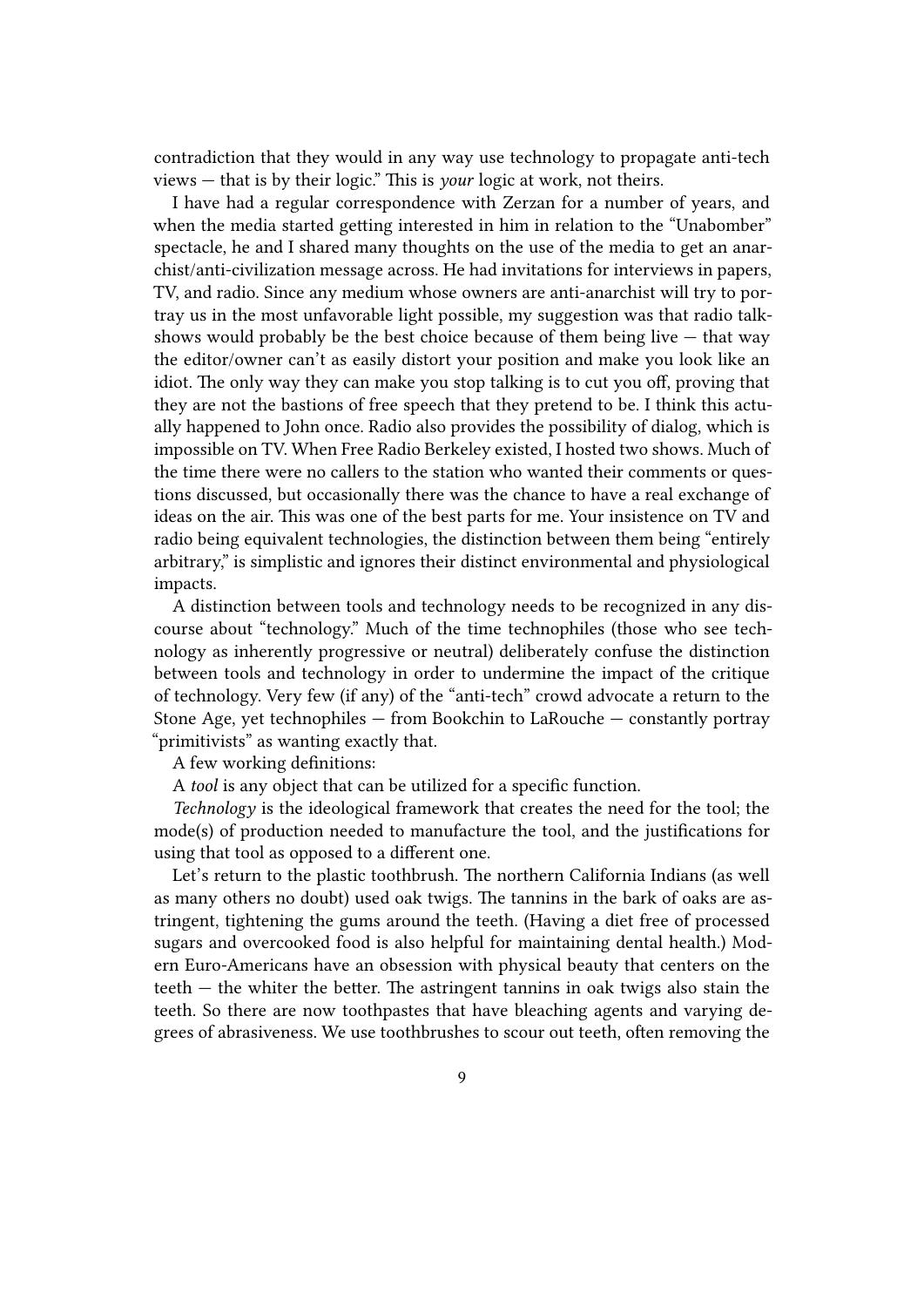outer protective layer. Dentists tell us that this is a good thing, and they get lots of samples from companies that manufacture dental hygiene products. Plus these same companies fund dental schools, reinforcing the need for these products by influencing the kind of education these budding professionals get. So the tool is the toothbrush; the technology involves medical dentistry (which includes dental schools, the educational infrastructure that gets funding from the manufacturers of dental hygiene products, the ideology of pharmaceuticals and surgery as the only legitimate healing strategies, etc.), the cult of beauty that demands white choppers, the petrochemical industry (which produces the hard plastic for the body of the toothbrush, the synthetic fibers for the bristles, the chemical compounds for the toothpaste), the factory system that mass-produces the toothbrushes, the transportation industry that distributes these tools to all parts of the world where the dominant ideological system exists that created the need for the tool in the first place. My critique of this technology is independent of my choice to clean my teeth with toothpaste or a twig. The technology of the chewing stick is dependent on different things than the toothbrush: an ecosystem that sustains oak trees, some form of cutting tool (which requires its own technology — unless you just want to snap the twigs off the tree), and the perspective that justifies the existence of strong teeth. It is a simpler technology, but a technology nonetheless.

If I didn't have this critique would I somehow be off the hook when it comes to reinforcing the mechanisms of my own (and others') oppression? Does not examining these things mean that I am no longer responsible for reinforcing the ideological justifications for them?

The absurdity of equating "a form of technology" with "another form of technology" should now be clear. The uselessness of using the term "anti-tech" should also be clear, since there is no one thing called "technology." One can have a critique of particular technologies, or the way a particular tool is used in industrial capitalism, or the ideological justifications for the creation and use of a particular tool. Although the critique of industrial capitalism and an anarchist analysis can be mutually reinforcing, there is nothing inherently anarchist about having a critique of technological society. Just because there are some anarchists who like large-scale industry and complex technologies doesn't mean that they aren't anarchists anymore — just that they are committed to an outdated and discredited worldview.

I hope that this rant has been helpful. All the best, Lawrence Jarach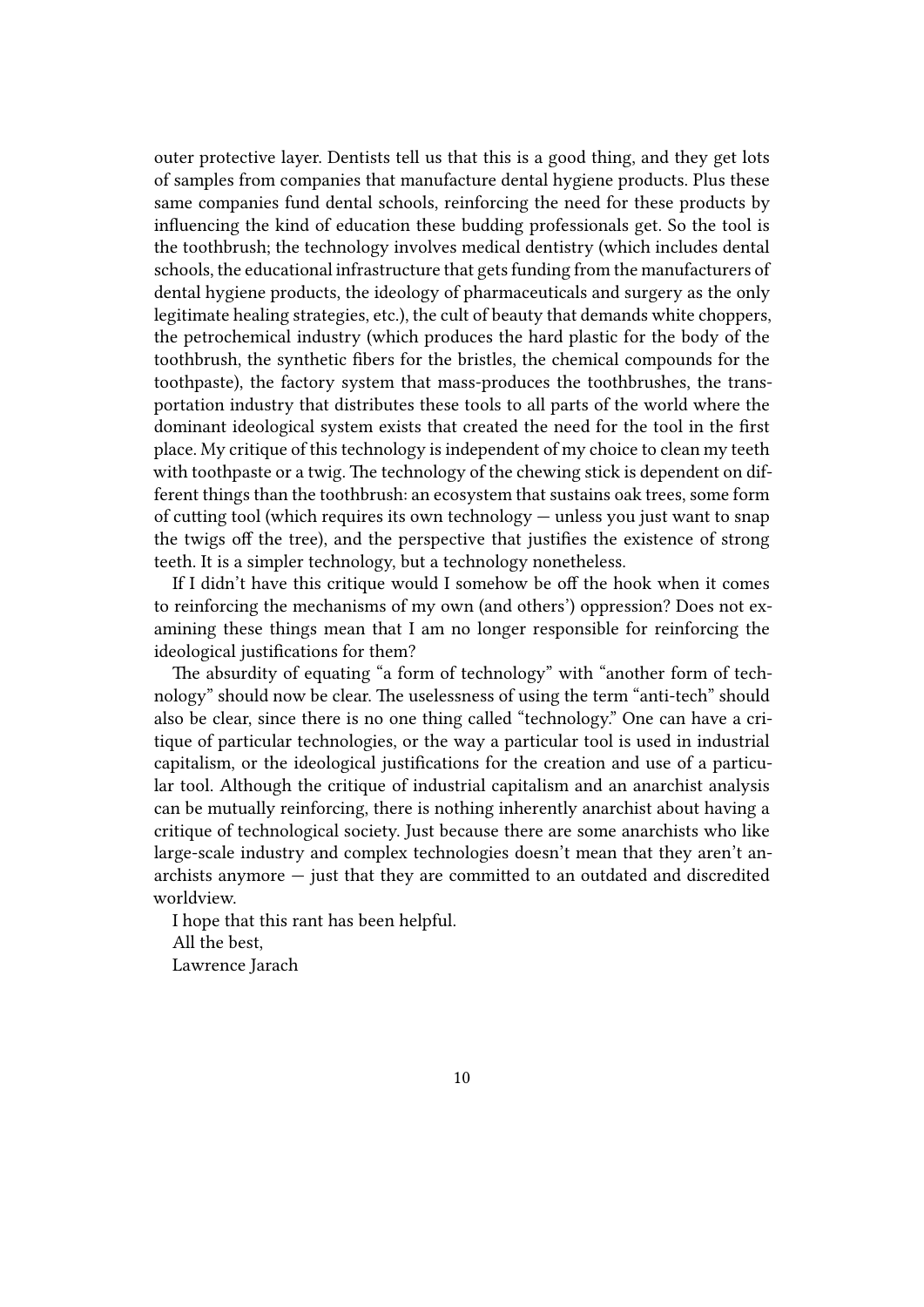## **Response — Jason McQuinn**

#### **Whose contradictions?**

Off-hand, I would consider this type of search for such supposed "contradictions" as a rather silly and illogical attempt to impugn criticisms of technology without having to deal with any of their actual content.

However, I have begun to realize that this type of confusion is much more widespread than I had initially thought — especially after similar questions and attacks have come up repeatedly from a wide variety of sources, some sincere, many not. So I'll take a few minutes to explicitly point out what would at first seem to me to be the obvious problems with such "contradiction" accusations.

To begin we need to recognize that there are huge differences between the three basic types of arguments often being made: moral, logical and practical.

Arguments from morality demand that when someone makes a commitment to a radical social position, the position becomes a moral imperative. An example would be the moralistic take on pacifism in which any resort to violence (whether in self-defense or not) is considered evil and pacifists are expected to allow themselves and their comrades to be killed rather than be condemned as "self-contradictory." Similarly, anarchists who resort to governmental intervention on any level are condemned as violators of a moral law, and those with critiques of technology as a system are similarly censured. Of course, under this type of moral imperative those who oppose capitalism are also expected to forego any immoral contact with money! Obviously this type of argument from morality has little relevance to anarchy except as a device to sow a bit of conceptual confusion based upon guilt. And it has zero relevance for those who explicitly criticize all forms of compulsory morality as implicitly repressive and ideological in function.

Arguments against self-contradiction that are based on a simplistic view of logic fare little better. The biggest problem here is that actually existing, complex social situations are not the same as simple, abstract concepts. Thus, to be anti-capitalist might seem to logically entail immediately and irrevocably refusing all commodity relations and market mediations. However, in practice capitalism can't be seamlessly cut out of one's life when one is immersed in a social system which reaches into every area of that life. Similarly, just because one declares oneself an anarchist does not mean that the state gets out of one's light and avoids interfering with one's life. It's there regardless and requires negotiation and compromise to avoid imprisonment or death. Avoiding a technological system which penetrates most aspects of everyday life is little different in this respect.

Which leaves us with practical arguments that actions significantly contradicting overall values or principles simply don't work because one isn't practicing here and now what one wants to accomplish as an end. Here we've finally entered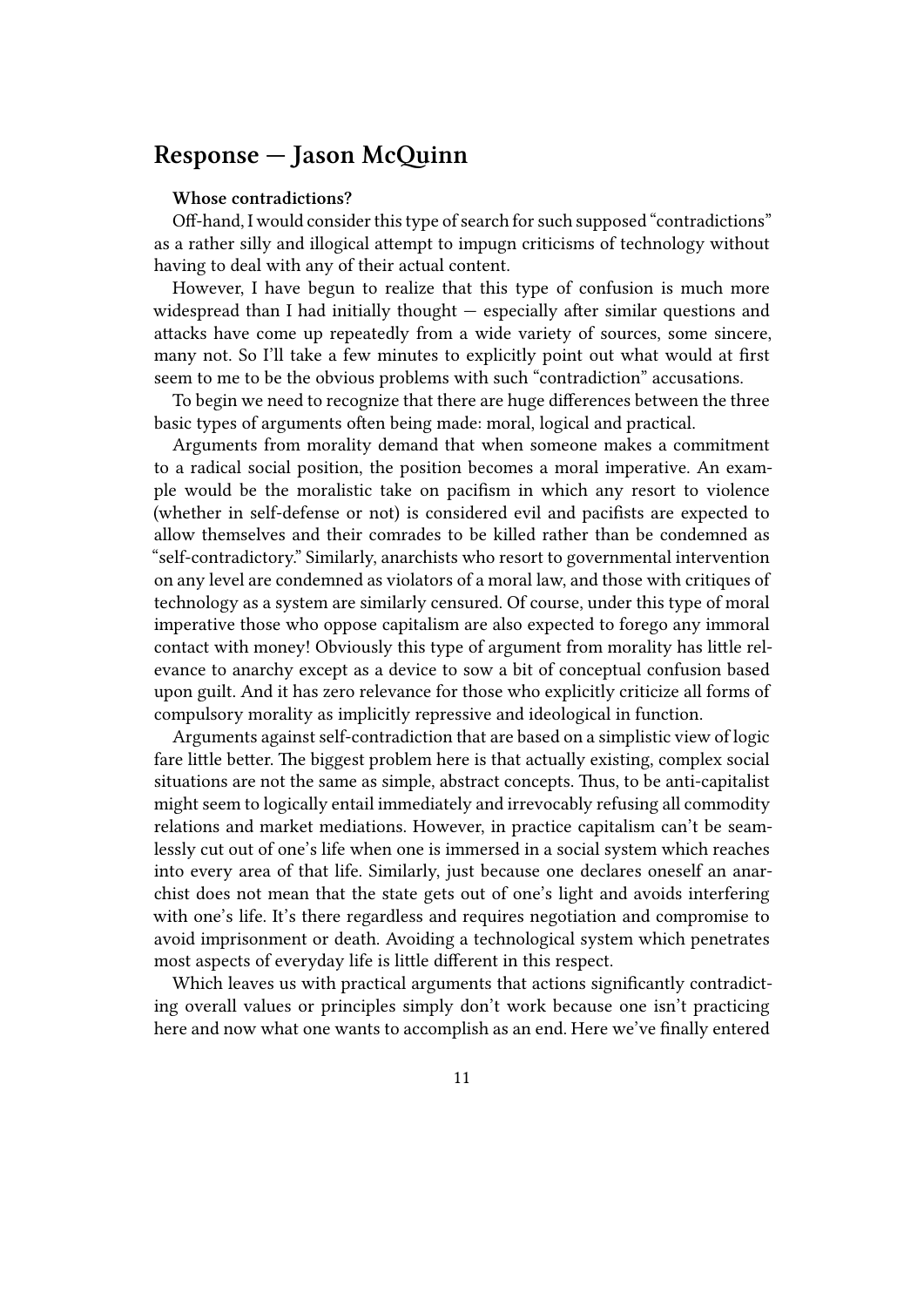a terrain where we can start gauging the **relative** importance of different types of contradictions, recognizing that in social life most contradictions are not absolute, but partial. Thus, any one particular (yet inevitably complex) social activity may include aspects which are both contradictory and non-contradictory with any given value, principle or theory. Once we've reached this point, we need to recognize the relative strength of contradictions. Some will be stronger than others.

For an anarchist, a vanguard party forming a revolutionary state to force anarchy on a substantially unwilling populace represents an overwhelmingly strong contradiction. Forming an electoral political party dedicated to promoting anarchy from within the state if elected involves another pretty strong contradiction. While encouraging people to vote for a party or candidate opposing a war that another party credibly threatens is still a strong, though lesser, contradiction. While personally voting in a referendum that  $-$  if successful  $-$  will repeal a harsh anti-drug law brings us into a still murkier realm of weaker contradiction. In other words there is inevitably a gradation of contradiction involved in any practical social activity. The less contradiction involved in any given social action, the more likely most people will expect that the outcome will be predictable and welcome.

Thus most anarchists are correctly suspicious of Noam Chomsky's explicit defense of some state institutions as a counterbalance to increasing levels multinational corporate power, arguing that this type of defense of state institutions, even in the service of a reasonable goal, abandons some critically important anarchist principles of action in favor of a programmatically authoritarian response to the problem. On the other hand, if an anarchist calls the local police department to report that her car was stolen, less contradiction is involved, especially since she isn't programmatically calling for police to exist now and forever to deal with stolen property and its repercussions.

Similarly, when it comes to opposing technology as an alienating, repressive system, we need to distinguish the actual levels of potential contradiction involved. Obviously, programmatic calls to embrace advanced technologies would be strongly contradictory with anarchist positions critical of technology. Whereas attempts to use particular technologies to oppose other forms of technology (or to oppose the current overall system of capital/state/technology) will be a murky, changing area always requiring evaluation. While individual anarchist's uses of particular technologies in an overwhelmingly technological social world will be relatively unproblematic, with a much lower level of contradiction involved. (Driving or flying, as opposed to walking, across the continent to protest the WTO, capital and state in Seattle, for example.)

With a little common sense and concern for the actual weight of the different factors involved, most people will come up with similar evaluations of the level of contradiction in different possibilities of radical social action. Where we end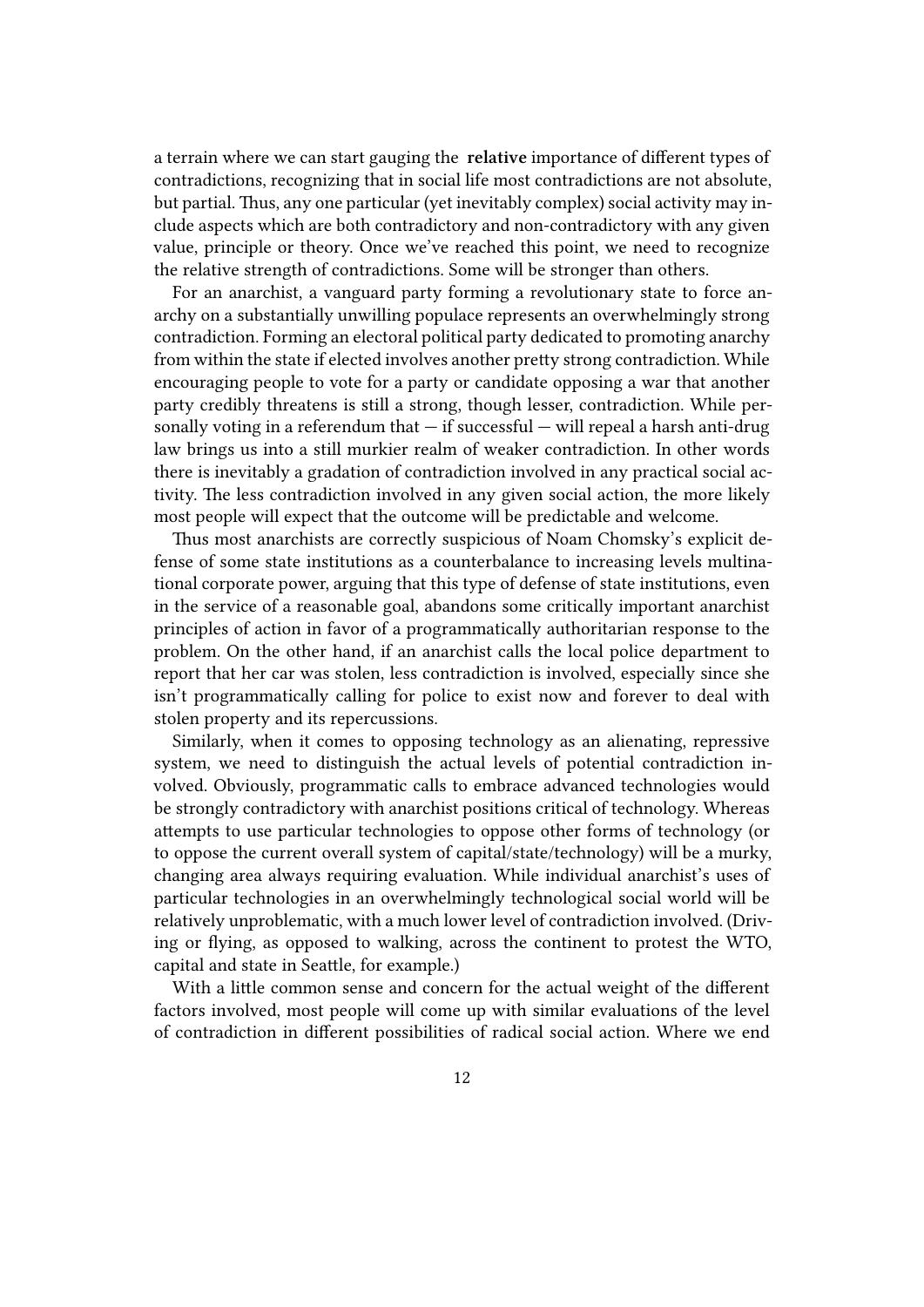up with absurdities spouted about the contradictions in anarchists ever employing violence, or anti-capitalists ever using money, or "anti-tech" revolutionaries ever doing just about anything conceivably connected with any form of technology, you can bet that there are also some fundamental disagreements over principles and values which are obscuring what's really at issue.

Currently, there is an extreme level of insincerity and hostility (and as a direct result, simple stupidity) involved in most of the more bizarre accusations that those critical of technology as a system are implicitly advocating genocide, mass starvation or worse. Accusations that anarchists who are critical of the interpenetration of technology, capital and state are being contradictory if they watch a television would be completely laughable were they not so widespread. I hope most people will agree that we can all do better than this!

## **Response — John Moore**

#### **On the Contrary**

This is indeed a serious question and deserves serious consideration.

In a sense, however, the question of using or not using technology to propagate anti-tech views is a false question. Like everyone else, anarchists are to some degree complicit with the system which oppresses, coerces and exploits them. In part, this is why anarchists want to abolish this system: in order to overcome this enforced complicity. Now, perhaps with the exception of some US libertarians, I would guess that all anarchists are against money and the money economy. And yet all of them are forced to make use of money. Indeed, anarcho-bandits such as the Bonnot gang risked and lost their lives trying to steal it! And while anarchists might bemoan the fact that they, like everyone else, are constrained to make use of money, even to further their ends, they do so. And that remains the case, regardless of whether they work for that money, steal it, or filch it from the State in the form of benefits.

Actually, a similar situation appertains with reference to the State. It's true that anarchists do not participate in electoral rituals or rely on assistance from the State, for to do so would be to affirm, and affirm over and against one's self, one of the major institutions which manages social oppression. On the contrary, due to the State's coercive power, anarchists work for its abolition through revolutionary insurgency. But in doing so, they make use of some of its resources and its apparatuses. And, *mutatis mutandis*, the same can be said for Capital. Let's face it, in the world that we currently inhabit, most resources are owned, controlled and managed by State and Capital. Our lives are organised by these forces, whether we like it or not — and we don't, which is one reason why we're anarchists! But is that any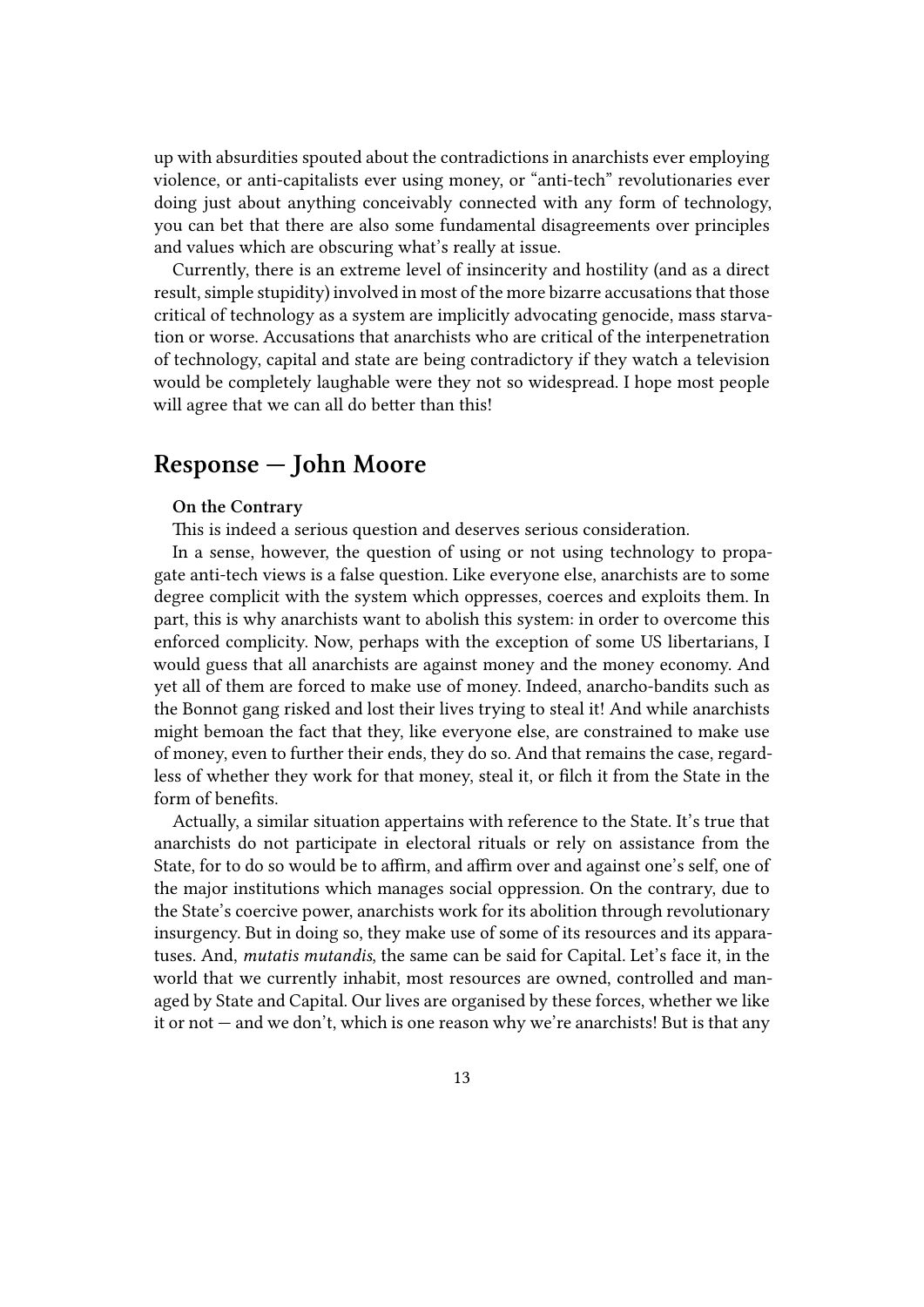reason why we shouldn't make use of those resources? We would be in an even worse situation if we didn't. So, for example, if you make use of a library, you're using a resource created, maintained and funded by the State (through local government, maybe) or Capital (through grants and foundations, for example). Does this mean that anarchists shouldn't use libraries? Or that anarchists are hypocrites because they advocate the abolition of State and Capital and yet use the resources of State and Capital to attain that goal? I don't think so. It's just that in the current social situation, they are to some extent *forced* to make use of institutions of which they disapprove in order to further their projects. And in an integrated system such as post-industrial society, the web of power is cast very wide and deep, and thus all kind of complicities are unavoidable.

This brings me on to the question of technology. On the surface, there appears to be a contradiction in the anarchist use of technology to propagate anti-tech views, and therefore an unacknowledged hypocrisy. But is this any more of a contradiction than the anarchist use of money or selective usage of State and Capital institutions? The questions that need to be asked of those who raise the question of anti-tech perspectives and technological media are: Why are *you* so obsessed with this particular instance of enforced anarchist complicity with the system anarchists seek to abolish? Why do *you* fetishisise and prioritise just this one instance of complicity? The answer to such questions might point to the apparent discrepancy between means and ends: anti-tech anarchists propose a world free of technological domination and alienation and thus one that will be based on the immediacy of face-to-face communication, and yet use technological media — the very acme of pseudo-communication — to disseminate their perspectives! My response to such a line of argument would be to say: But isn't that just the point? In a world of separation and non-communication, in the mass society of alienation and division, isn't the use of such technological media to contact others and disseminate information appalling but inevitable — *at least at this stage in the struggle?* The fact that anarchists have to resort to these means — "resort" in the sense of having to *demean* themselves to this level — is in itself a profound indictment of the mass society in which we live. And not, I stress, an indictment of anarchists' failure of imagination.

We live in a world of contradictions. That's the nature of a society based on power and power relations. If we're to come to grips with transforming this world in a revolutionary anarchist fashion, then we'd better get used, not to living with those contradictions, but to striving with and against them, and make sure that we make the optimal use of our creative capacities to overcome them. The anarchist condition, in the world of power, is one of living out lives of creative contradiction. And, uncomfortable as it may feel, that creative contradiction — that tension remains the source for all our insurgency.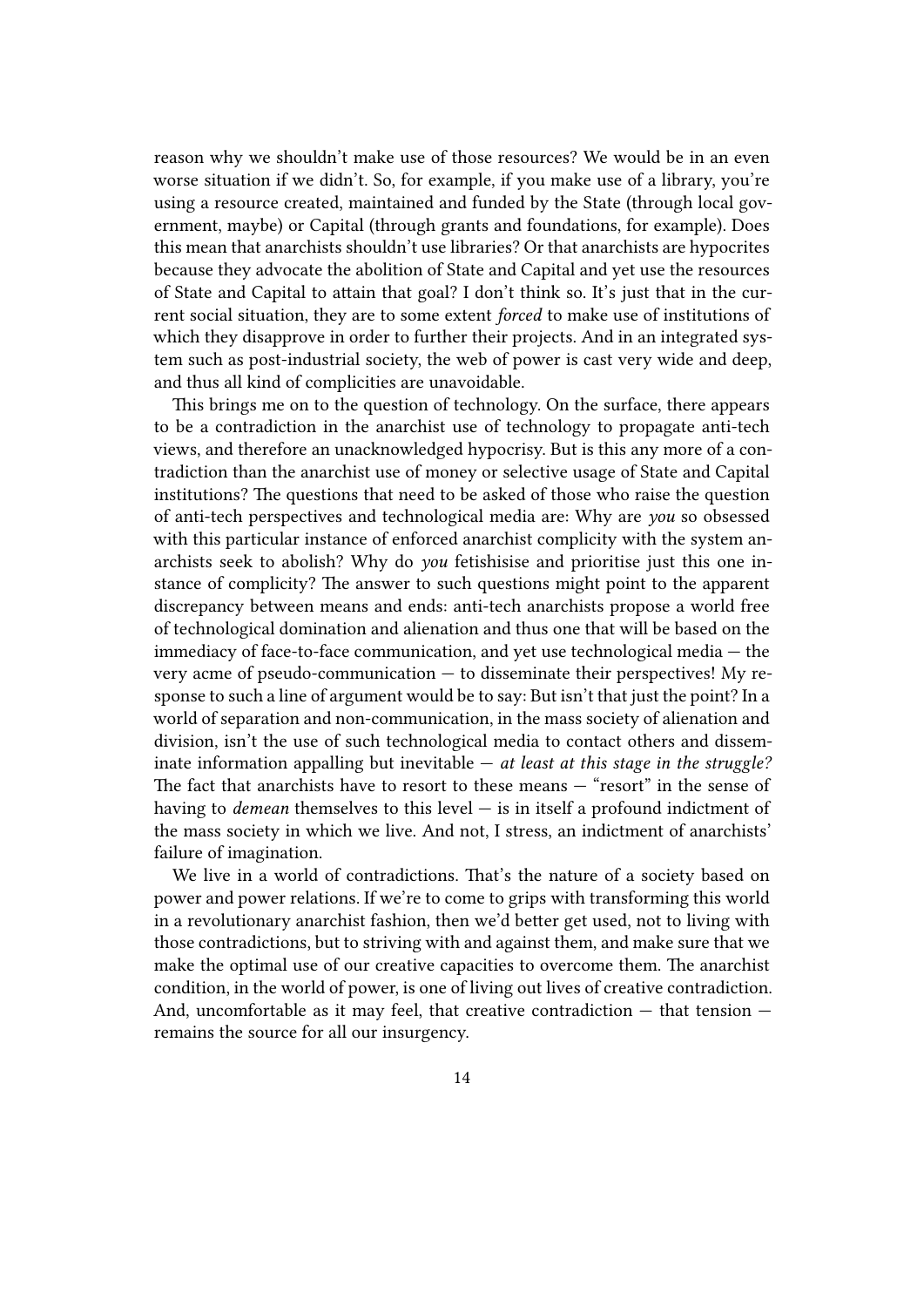## **Response — J.S.**

Hi Ron,

Here is the slightly revised version of my response to your question. Please use this one, and feel free to post or publish it wherever you wish.

J.S. replies,

Ron L.'s question is a common one. Judging by its main thrust though, it seems Ron L. has a particular bone to pick with John Zerzan, so I will not pretend to speak for him, nor for John Filiss. I will also accept that the question is motivated by a genuine desire to understand what appears to be a "double standard."

Contrary to popular belief  $-$  but not to popular experience  $-$  technology is not neutral. Ideological values and motivations are inherent in its very design (for profit via efficiency, productivity, etc.), manufacture (for social control via work, obedience, discipline, etc.), and end use (combination of preceding). Authority is thus both explicit and implicit in technology, if by technology we mean machinery used in production and organized through division of labour, and not "tools" which can be crafted by hand from scratch by anyone.

However, like anything else, technology can never be completely kept within control by authority. There are side-effects such as pollution and unintended consequences like economic instability, or technology could simply fall into the "wrong" hands, of, say, anarchists. Technology may be inherently authoritarian, but once it is launched into the world there are often (but not always) opportunities to modify its end use. There is a saying that "whatever technology can be used for it will be used for." The Pentagon knows this all too well. But so do people who have resisted authority throughout history; guns have been turned against cops, bombs have been used against governments, and machines have been used to break machines (e.g. sabatoge). I disagree, for example, with Kirkpatrick Sale who feels you "cannot use the whip and chain of the masters to free the slaves." We must use whatever means at our disposal, for if we deliberately handicap ourselves, we are not long for this planet; the situation grows more serious each day. History doesn't give brownie points for being "morally pure," it only records who survives.

So the question then becomes: How far do we go in living according to our principles? The problem is that techno-industrial capital now dominates almost everything, everywhere. Even Ted Kaczynski — who probably more than anyone else I can think of lived in a manner consistent with his writing — could not escape the "double standard" of trying to live in this world without being a part of it. He used the government post office to send his (technological) bombs, had the manifesto published in the corporate news media, and "owned" co-jointly with his brother the "property" he lived on. Yet who among us wishing to dismantle totalitarian capitalism doesn't pay rent to a landlord, buy groceries from a business,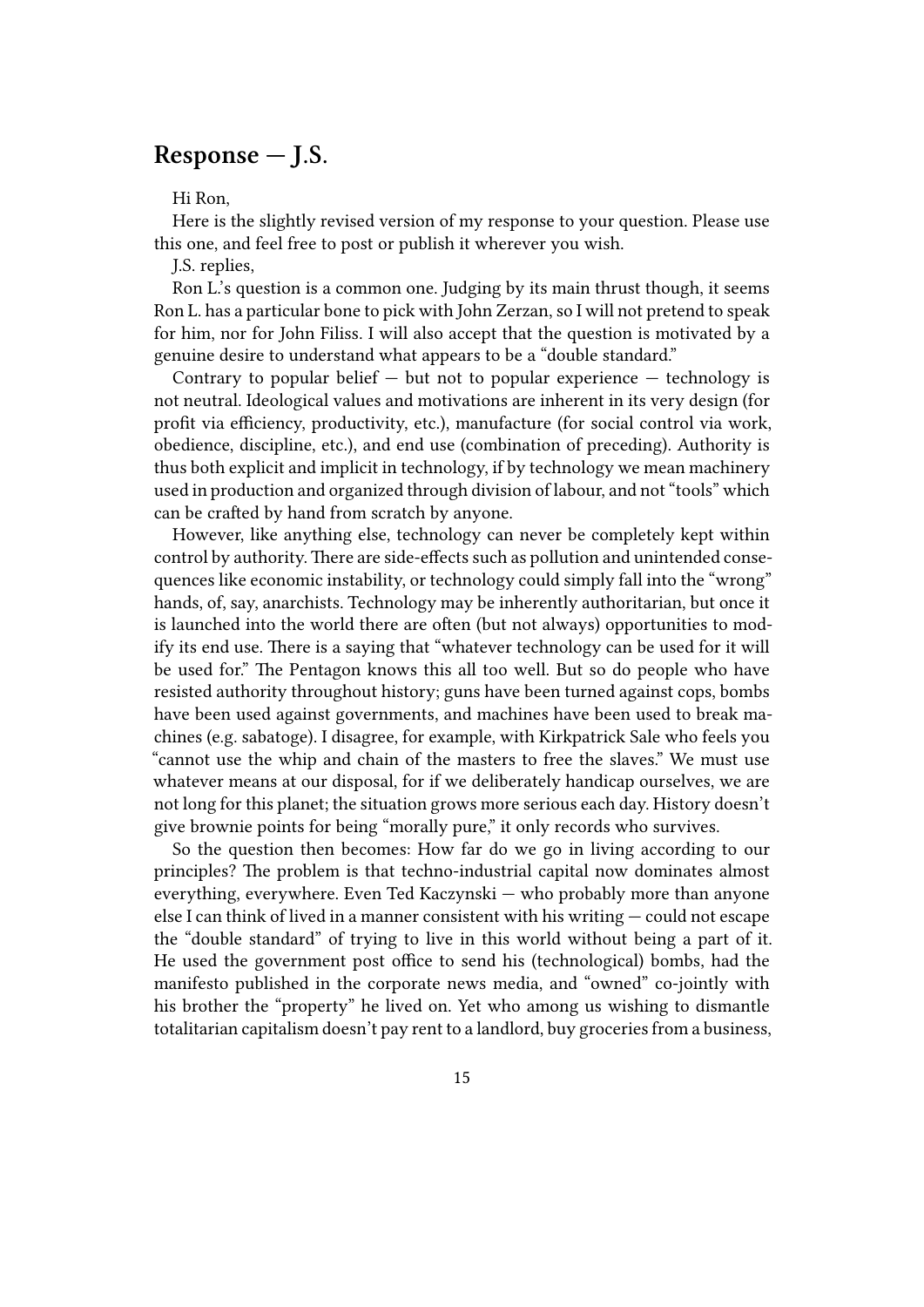or use money itself? If we are opposed to the state, should we refrain from using stamps for sending out our message? How far must one go or pure must one be to avoid being a hypocrite? In theory, I could become homeless (I have been), shed my clothing (likely made in sweatshops anyway), and live ferally in the woods with no money. But since this misses the whole point, how effective could I be struggling against authority? The point is not to run away from technology and civilization — but to destroy it.

Unfortunately, we do not live in a free world and therefore cannot simply act or live-out our beliefs as if we did. Living in this nightmare involves compromises and contradictions, and there are some things we don't have much say over presently. We don't, for example, have much choice with regard to indoor heating, plumbing, and electricity. To be at all participatory in resistance, one needs to be alive and reasonably healthy — nearly impossible when one is cold, hungry, and naked. The mere fact that anti-tech advocates use technology does not automatically signal hypocrisy or lack of credibility (though it can), but rather, should point to how completely and utterly dependent we have all become, and how interwoven it is throughout society to the point where the choice to live without technology has been all but deleted. The fight to have that choice restored (indeed to have it flourish) is fraught with paradox and inconsistency, and most of us wrestle with these dilemmas everyday in our own minds for each technology we decide to use. On the other hand, we can choose not to use government to achieve our aims fairly easily; however, by not voting, joining/forming political parties, or giving support to any government policy or agenda. Since there is no compelling reason to do so, one can suspect motivations other than pragmatism on the part of so-called "anarchists" who do. For what it's worth, I don't own a car because that's a choice I can make. I do sometimes use a computer because it offers ease of communication with others (when it's working). I don't harbor any illusions about this, and just as with using money, I am aware of the contradictions. But I would welcome the loss of my computer in a world where all forms of authority have been vanquished and where we are no longer made to be (to use the prison slang) technology's "bitch".

*J.S. is a Senior Fellow and Theodore J. Kaczynski Lecturer at the Paleo Research Institute. He also holds a chair in the Department of Solipsist Studies at the University of his own mind. His many patents and inventions include the moron detecting device, and the flatulence chromatograph spectrometer. An avid amateur gynecologist, he frequently works as a volunteer with sexually abused farm animals. He lives in an appliance carton in Vancouver, British Columbia.*